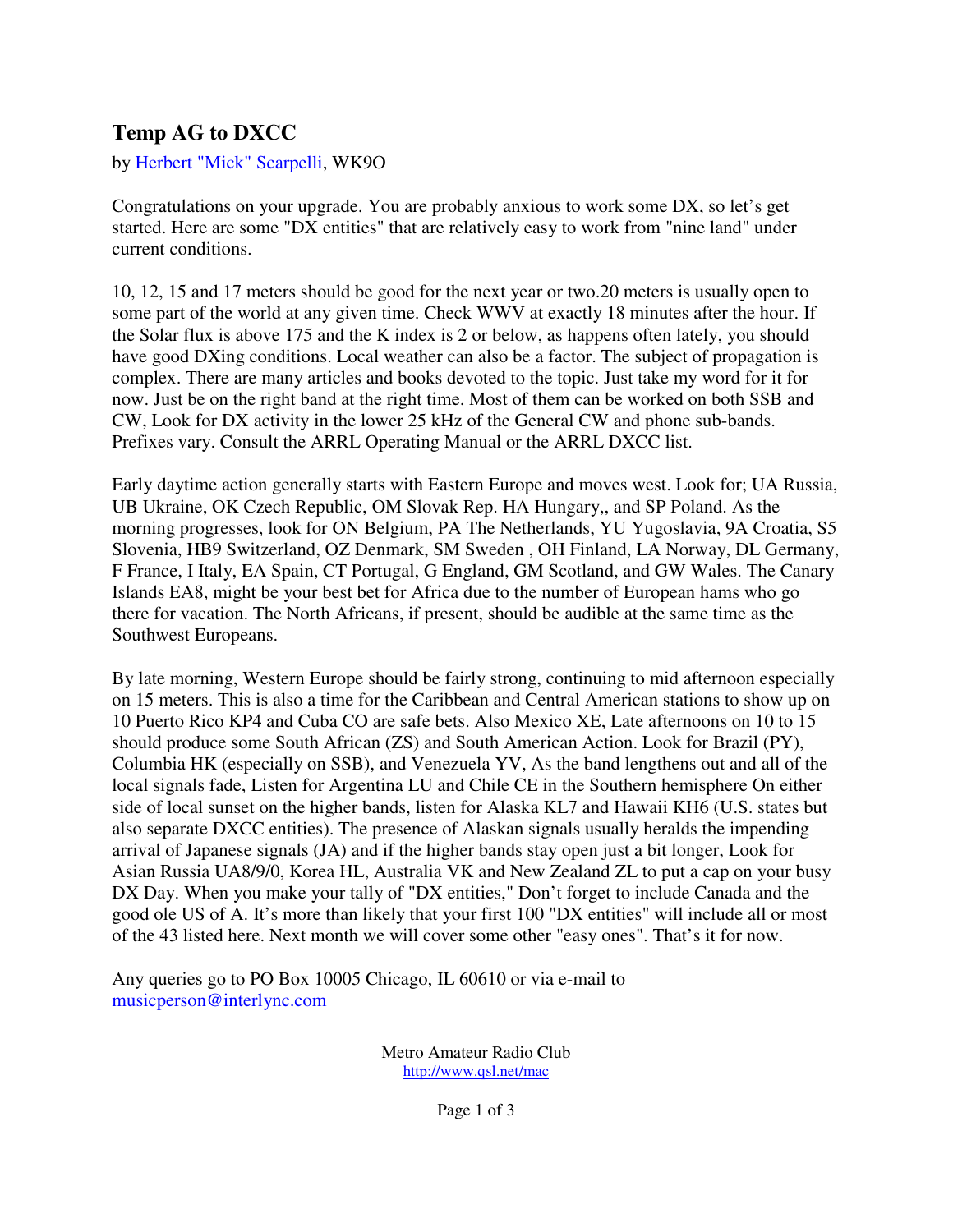## Part 2

Some "entities" only show up at certain times of the year but are very easy to work when they do appear. Vacationing US Hams may show up from some exotic spots during holiday periods. Also, many of the worlds top DXers operate from special locations during the major DX contests. Generally, this activity happens from September though March. Check CQ and QST magazines for various contest information.. Activity runs from about a week before to a week after the contest. Lastly there are a few of them that only get "activated" once or twice a year due to seasonal conditions or other circumstances. But like the others, they are easy to get.

From North America, Saint Pierre and Miquelon Islands FP, which is up near the Canadian Maritime Provinces and Bermuda VP9. Antigua V2, St.Kitts/Nevis V4, Anguilla VP2E, British Virgin Islands VP2V, Turks and Caicos Islands VP5,The U.S. Naval base at Guantanamo Bay in Cuba KG4, Cayman Islands ZF, Jamaica 6Y, The Bahama Islands C6, Guadeloupe FG, Martinique FM, Barbados 8P and San Andres Island HK0 in the Caribbean. Also Belize V3,El Salvador YS, Costa Rica TI, Panama HP and Nicaragua YN in Central America. South Americans include.Aruba P4 Curacao PJ2, Suriname PZ, Trinidad and Tobago 9Y,French Guyana FY,Guyana 8R (Formerly British Guyana), Ecuador HC, Fernando De Naronja Island PY0F and the Galapagos Islands HC8. Paraguay ZP, Uruguay CX, Peru OA

Some Europeans include Moldova ER, Estonia ES, Lithuania LY, Kaliningrad UA2, Latvia, YL, Romania YO, Bulgaria LZ, Greece SV, Corsica TK, Malta 9H The Azores CU2, Luxembourg LX, The Aland Islands OH0 The Irish Republic EI , Northern Ireland GI, Guernsey GU, Isle of Man GD, and Jersey GJ.

You might not encounter these countries on a normal DX day because of the smaller ham population in some of them. But then again, Maybe you will. Your chances for them are more than good.

Madiera CT3 and Cueta/Melilia EA9, Morocco CN, and Algeria 7X Are four Northwest African countries that can be worked at this time as well. You might look for them when you hear some of the Southern European and Mediterranean countries. Israel 4X might be audible in the early evenings on 15 and 17 meters.

ITU HQ in Switzerland 4U1ITU and UN HQ in New York City 4U1UN are two very easy to work entities whenever they are activated. This usually happens during the IARU, CQ, or ARRL DX contests. St. Paul Island CY9 and Sable Island CY0 are two Canadian possessions that only appear in the midsummer months to avoid treacherous weather.

Revilla Gigedo XF4, a Mexican possession off the Baja California coast, another easy one that shows up once or twice yearly.

> Metro Amateur Radio Club http://www.qsl.net/mac

> > Page 2 of 3